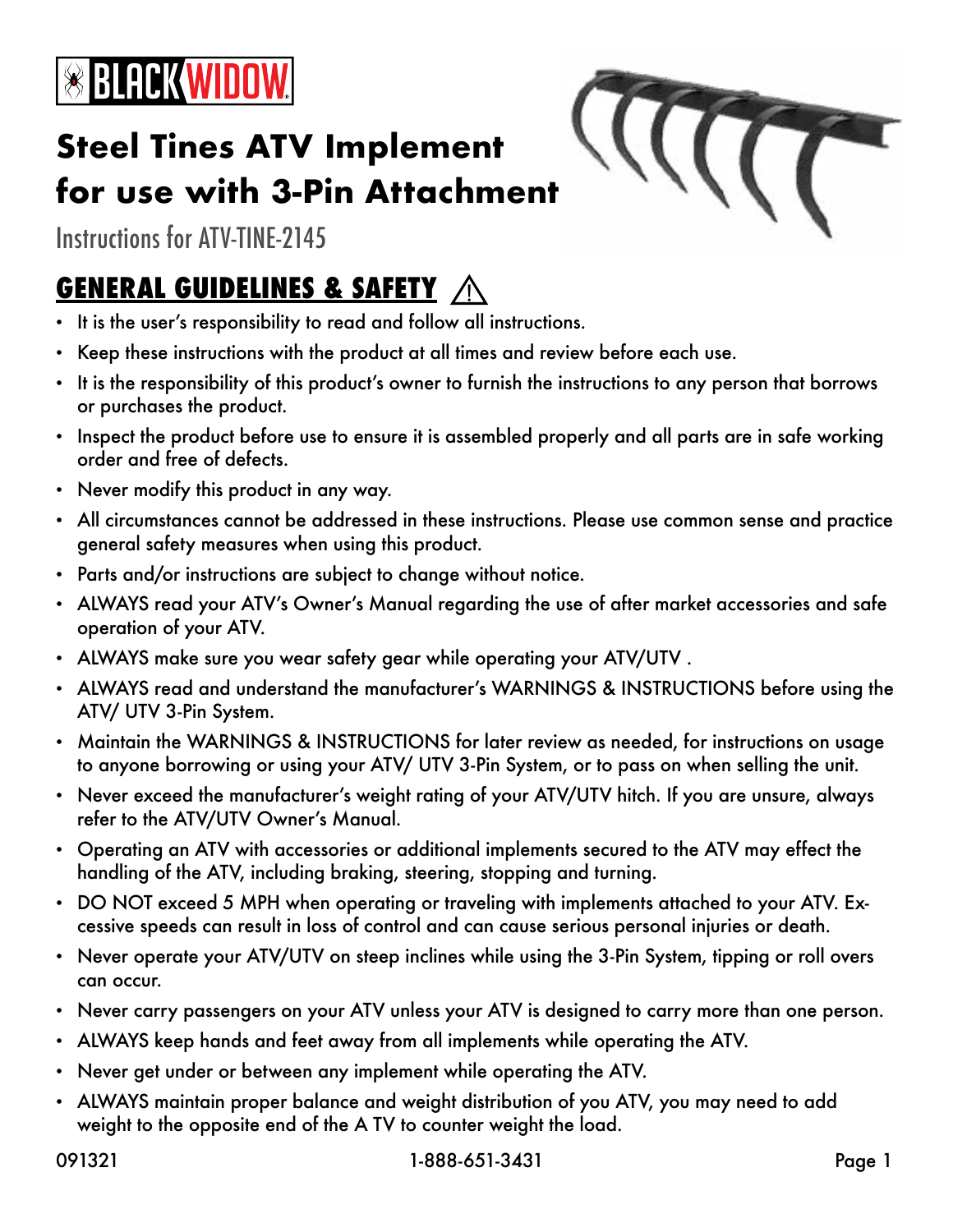- ALWAYS be aware of pinch to prevent injury.
- ALWAYS inspect all nut and bolt assemblies, hardware, and components for damaged, missing, or loose part. Inspect for any structural damage to product.(Return to factory for repair or discard product if any damage is found.)
- Inspect entire product for any rust, corrosion, cracks, freezing, excessive heat or rotting damage that may affect the safety of your product. Discard any questionable product.
- Inspect entire product for any structural damage pay close attention to all weld locations. (Return to factory for repair or discard product if any damage is found.
- Using correct wrenches inspect all nut & bolt assembly locations and snug up any that may be loose.
- Be careful not to crush tubing when tightening!

#### **PARTS & ASSEMBLY**

| Part           | <b>Description</b>            | Quantity |
|----------------|-------------------------------|----------|
|                | AU005-5001 - PLOW TINE        | 6        |
| $\overline{2}$ | AU005-5100 - PLOW BAR         |          |
| 3              | <b>AU002-2006 - HITCH PIN</b> |          |
| $\overline{4}$ | AL-5605 - QUICK CLIP          |          |
| 5              | 10100305W - M10 x 30mm BOLT   | 6        |
| 6              | 30100002W - M10 WASHER        | 6        |
|                | 41100002W - M10 NUT           | 6        |

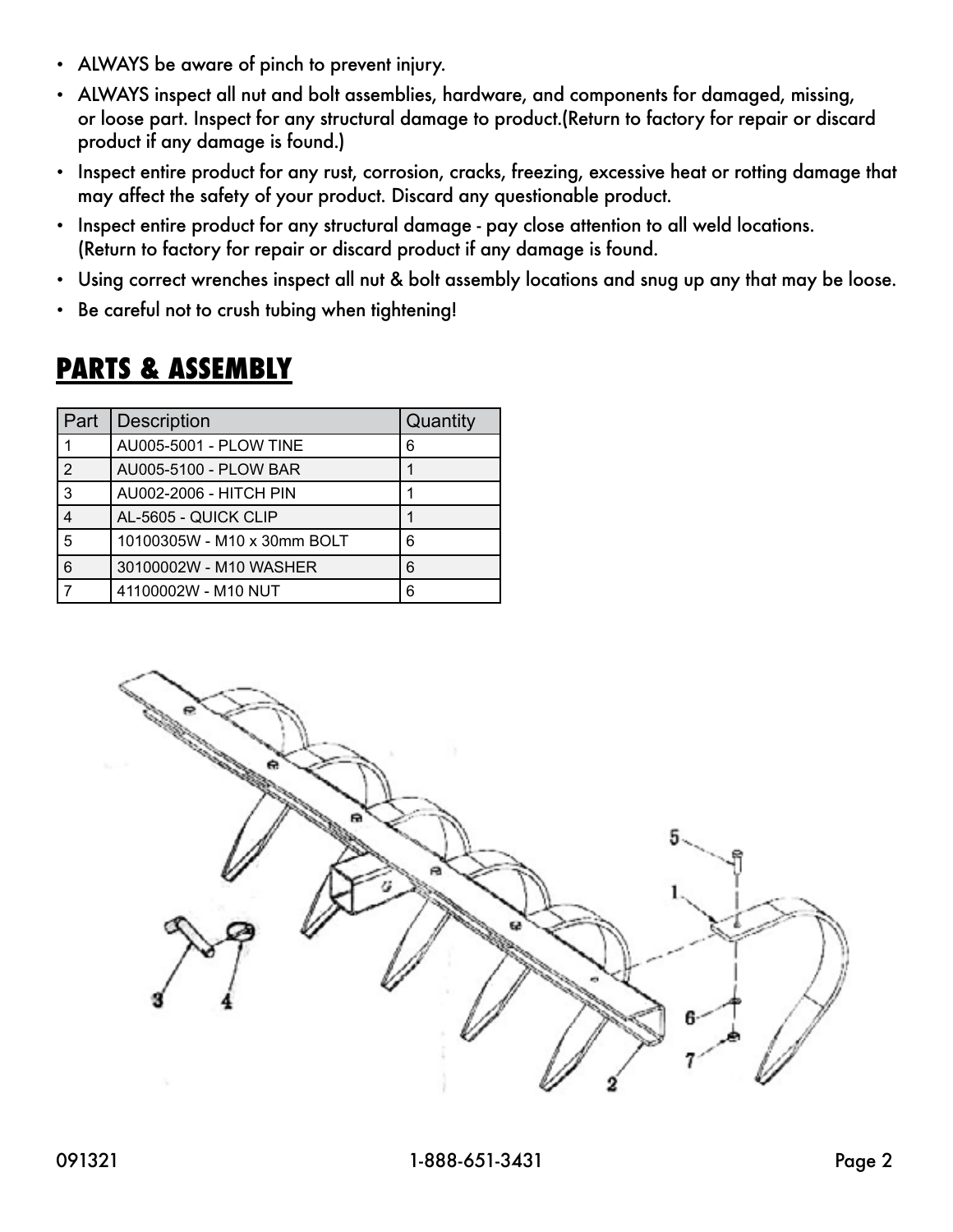## **USE/INSTALLATION**

Using the Hitch Pin #3, hook the Landscape Rake to the 3-point hook up.